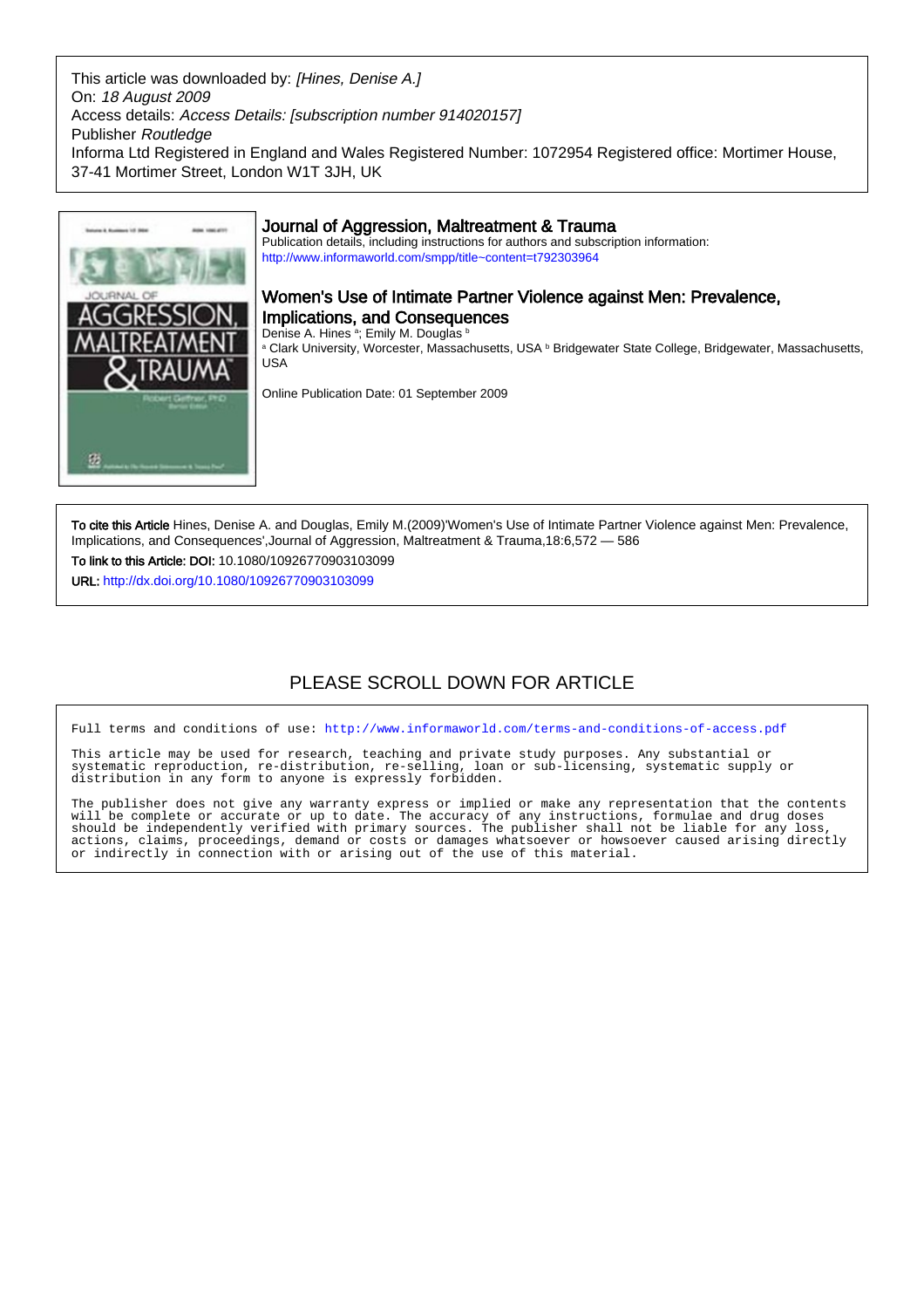

# WAMT 1092-6771 1545-083XJournal of Aggression, Maltreatment & Trauma, Vol. 18, No. 6, Jul 2009: pp. 0–0 Trauma **Women's Use of Intimate Partner Violence against Men: Prevalence, Implications, and Consequences**

DENISE A. HINES *Clark University, Worcester, Massachusetts, USA*

EMILY M. DOUGLAS *Bridgewater State College, Bridgewater, Massachusetts, USA*

*Evidence showing that women use intimate partner violence (IPV) against their male partners has existed since the 1970s when IPV was first systematically examined. This article discusses the various sources of prevalence rates of IPV by women against men, the dominant theoretical explanation for IPV in general, and its implications for female perpetrators and male victims in the social service and criminal justice systems, as well as the current evidence of the consequences of women's use of IPV to the men who sustain it. Finally, we discuss directions for future research, including our own study focusing on men who sustain IPV.*

*KEYWORDS domestic violence, female perpetrators, male victims, mental health*

Intimate partner violence (IPV) used by women against men is a phenomenon that has received little attention, both within the scholarly literature and the popular media. Despite this lack of attention, for nearly three decades research on IPV has shown that men are frequently the targets of IPV by their female partners. Estimates from national family violence surveys show that within a given year, at least 12% of men are the targets of some sort of physical aggression from their female partners, and 4% (or over 2.5 million men in the United States) sustain severe violence (Straus, 1995). Despite

Submitted 20 August 2008; revised 21 January 2009; accepted 3 May 2009

Address correspondence to Denise A. Hines, Department of Psychology, Clark University, 950 Main St., Worcester, MA 01610. E-mail: dhines@clarku.edu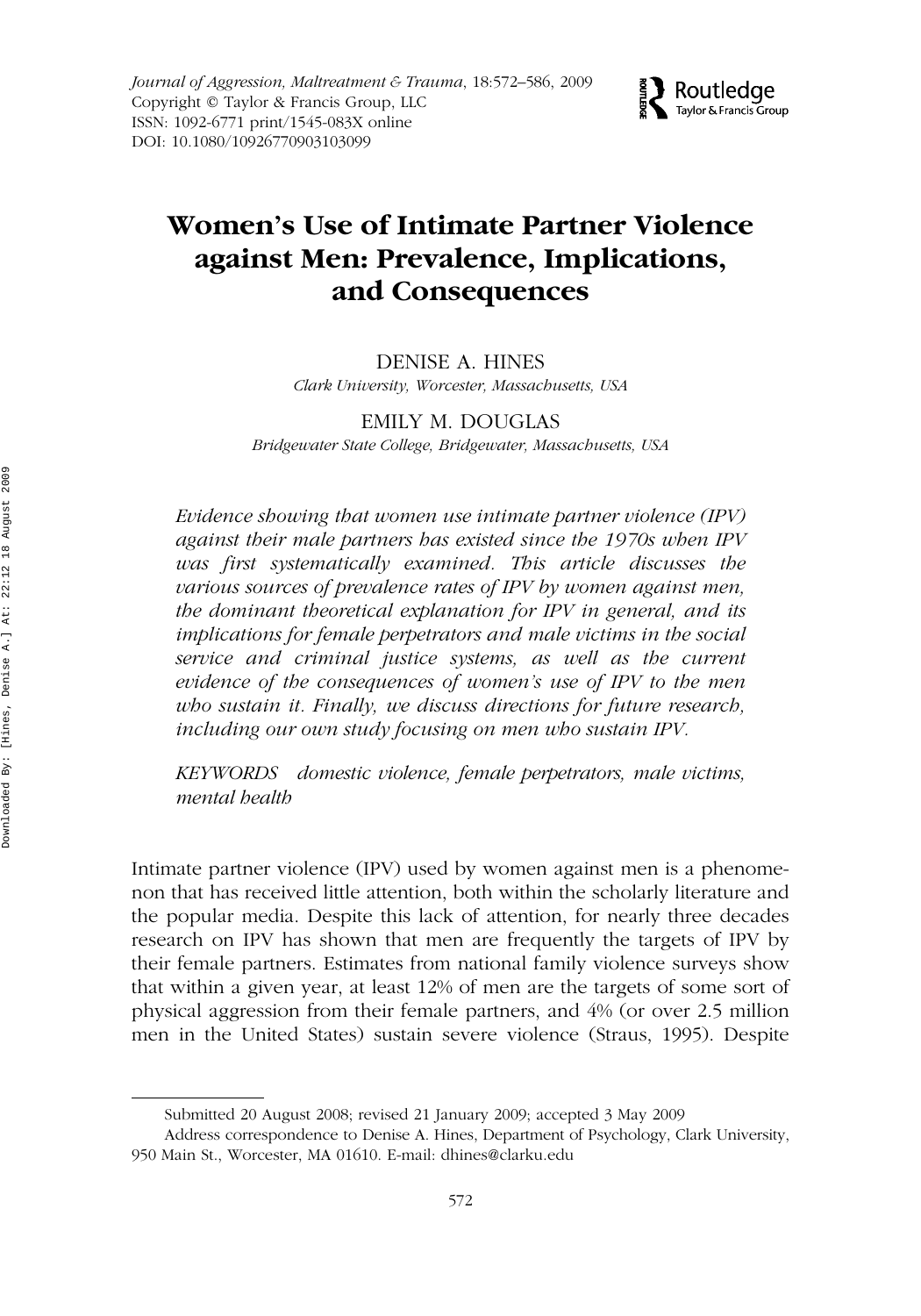declines in other forms of family violence (e.g., against women or children), rates of nonlethal IPV by women against men have remained steady for the past 30 years (Straus, 1995; U. S. Department of Health and Human Services,  $2004$ ).<sup>1</sup> In addition, the National Violence Against Women Survey (NVAWS; Tjaden & Thoennes, 2000) showed that female-perpetrated violence accounts for 40% of all injuries due to IPV during a 1-year time period, 27% of all injuries requiring medical attention, and 31% of all victims fearing bodily harm (calculated from NVAWS).

Preliminary research also shows that IPV by women against men is associated with various mental health problems in men, such as depression, stress, psychosomatic symptoms, and general psychological distress (Cascardi, Langhinrichsen, & Vivian, 1992; Simonelli & Ingram, 1998; Stets & Straus, 1990). Thus, IPV by women against men, like other forms of family violence, can be considered a significant health and mental health problem in this country. Scholars, community providers, and mental health practitioners, however, still have much to learn about this social problem. The purpose of the present article is to summarize various estimates of the extent to which women use IPV against male partners. We then discuss how the conceptualization of IPV from a strict feminist viewpoint has hampered the ability of women who use IPV and men who sustain it to seek and get help from the social service and criminal justice systems. It has also hampered our ability to develop programs that can address this issue. We then end with a discussion of our current knowledge of the mental health consequences for men who sustain IPV from women and directions for future research.

# EXTENT OF IPV BY WOMEN AGAINST MEN

Incidence reports of women physically aggressing toward their male partners have appeared since studies of IPV began in the early to mid-1970s. For example, in his groundbreaking study of domestic violence, Gelles (1974) found that "the eruption of conjugal violence occurs with equal frequency among both husbands and wives" (p. 77). Since then, information regarding rates of IPV by women toward men has come from multiple sources. First, crime statistics from the U.S. Department of Justice's National Crime Victimization Survey (NCVS) have shown that in 2004, over 1.3 per 1,000 men were assaulted by an intimate partner, most of whom were women (Catalano, 2007). Moreover, in contrast to the dramatic declining rates of reported IPV toward women between 1993 and 2004 (from 9.8 to 3.8 women per 1,000), the rates for men did not decline quite so precipitously

Rates of IPV-related deaths, however, have been declining for both genders. In 1976, 1,357 men and 1,600 women were killed by intimate partners, whereas in 2001, 440 men and 1,247 women were killed by an intimate partner (Rennison, 2003).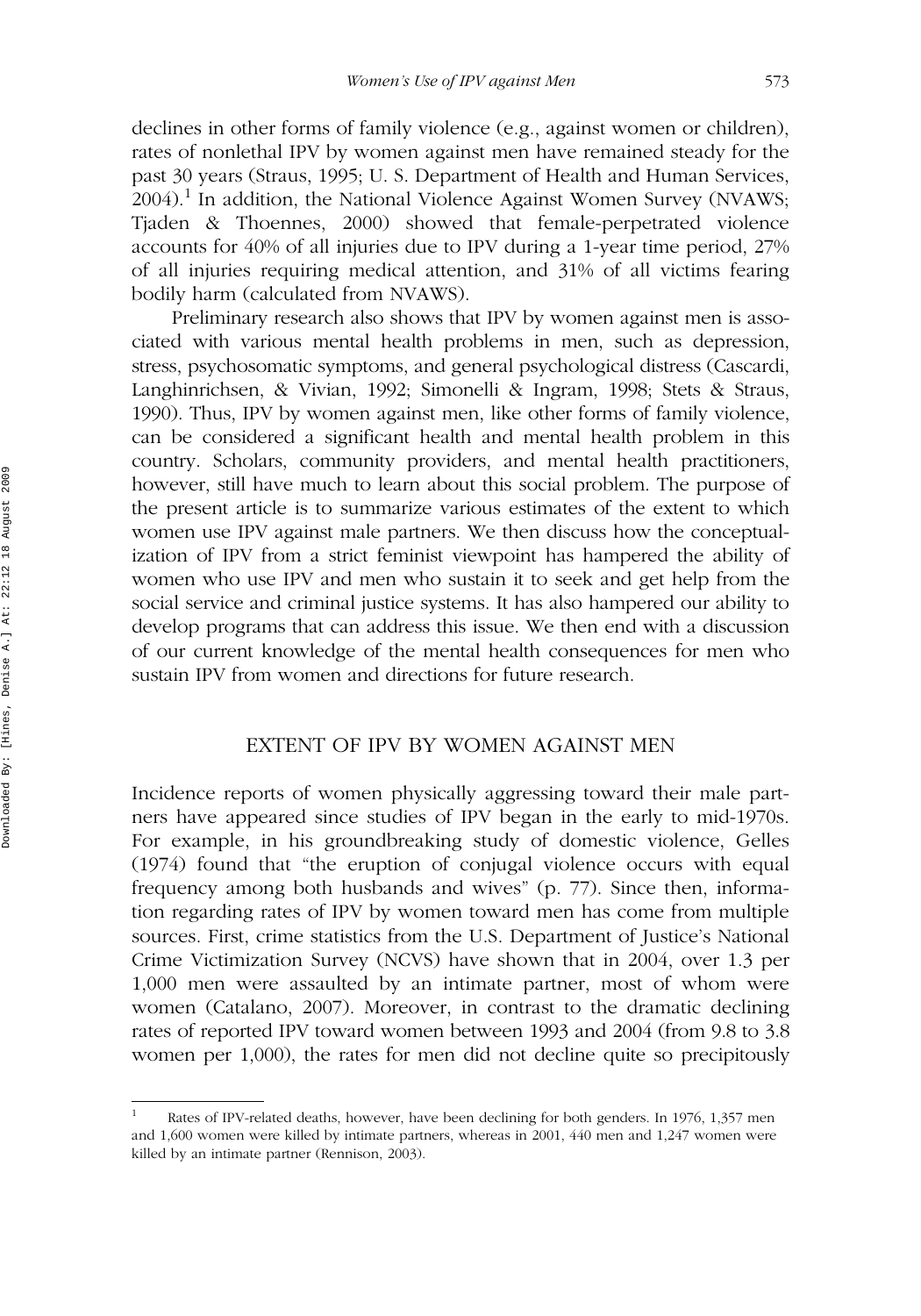(from 1.6 to 1.3 men per 1,000). Crime surveys, however, are likely to underestimate the number of people who sustain IPV because many people, both men and women, often do not conceptualize the physical violence they sustain from their intimate partner as a "crime." This reluctance may be even more pronounced in men because men are commonly expected to be physically dominant; consequently, admitting to sustaining IPV from a woman and labeling it a "crime" may be viewed as emasculating (Steinmetz, 1977). Indeed, studies show that men are not only reluctant to report assaults by women, they are also unlikely to report assaults by other men, even when severe injuries result (Henman, 1996). Furthermore, when marital violence is conceptualized as a crime in surveys, women are significantly less likely than men to report their use of IPV, and some research shows that women fail to report as much as 75% of their use of IPV (Mihalic & Elliott, 1997).

A second source of data on violence by female partners has come from the NVAWS, which showed that 0.8% of men reported being physically assaulted by a current or former intimate partner in the previous year, most of whom were women (Tjaden & Thoennes, 2000). Straus (1999) argued that the NVAWS may have underestimated the amount of IPV that all participants experienced (1.8% of women reported sustaining IPV) for several reasons, including the fact that the respondents were asked first if they were assaulted by anyone and subsequently asked who the assaulter was; however, when thinking about assaults, many people may fail to think of aggressive acts on the part of family members or intimate partners as assaults or violence. Also, in the introductory and subsequent sections of the NVAWS, participants were told that the survey was on personal safety, then were asked if they perceived that violence by men was more or less of a problem "these days." These two components of the survey may lead to underestimates of IPV by women toward men because (a) violence by women is less likely than violence by men to lead to an injury, thus, when considering assaults, men are unlikely to think of the physical aggression their intimate partners may have used; and (b) by framing the study as one concerned with violence by men, all respondents were primed to think of assaults that were committed only by men. The fact that the NVAWS is likely underestimating the extent of IPV experienced by both men and women is further highlighted by the fact that these estimates are one fifteenth of those obtained in hundreds of family conflict studies on IPV (Straus, 1999).

A final source of data on violence by women toward men comes from family conflict studies, many of which use the Conflict Tactics Scales (CTS; Straus, Hamby, Boney-McCoy, & Sugarman, 1996). In contrast to the NVAWS, the instructions for the CTS prompt participants to think about their relationships first and conflicts that may be occurring within those relationships, then report the number of times specific behaviors—such as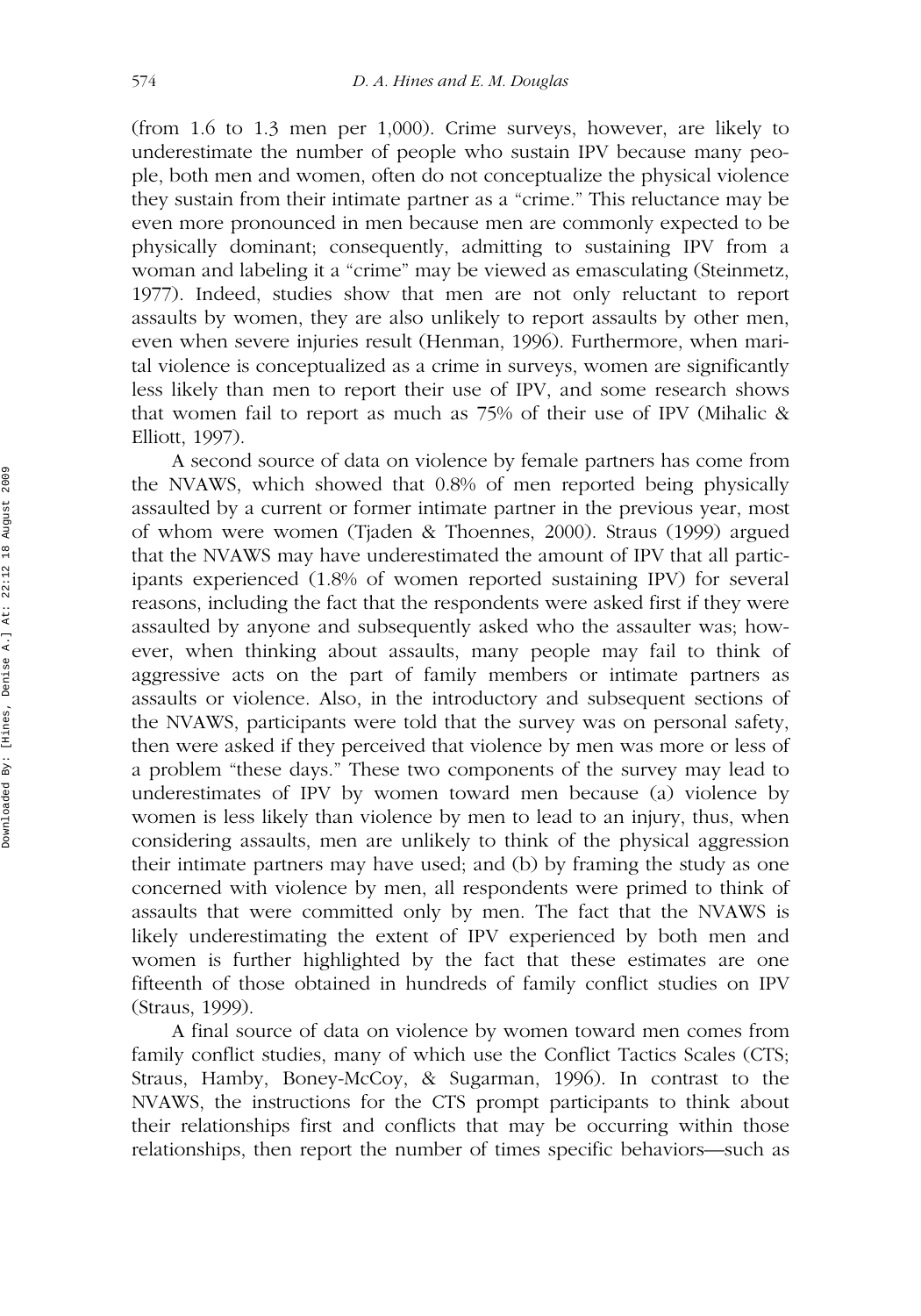slapping, punching, and beating—were used. The words "assault," "violence," or "crime" are never used, but the behaviors are commensurate with the criminal classifications of simple and aggravated assaults. National studies (National Family Violence Surveys [NFVS] of 1975 and 1985; 1992 National Alcohol and Family Violence Survey) conducted by researchers at the University of New Hampshire in the 1970s to 1990s showed that in contrast to declining rates of violence by men toward women, violence by women toward men has remained stable over the 17-year period that spans the time between the first (1975) and last (1992) surveys (Straus, 1995). These trends mirror those found in the NCVS, only the rates of IPV in the family violence surveys are much higher. Specifically, after controlling for age and socioeconomic status, minor assaults (e.g., slapping, pushing) by wives toward husbands were reported to have occurred at a rate of approximately 75 per 1,000 in 1975 and 1985; reports then increased to approximately 95 per 1,000 in 1992. Rates of severe assaults (e.g., punching, beating up) by wives toward husbands reportedly remained constant at approximately 45 per 1,000 in all study years. These rates of severe assaults projected into approximately 2.6 million men per year who sustained IPV that had a high likelihood of causing an injury (Straus & Gelles, 1986).

Rates of sexual and psychological IPV by women toward male partners are harder to obtain because they have rarely been systematically investigated, even though studies show women use both of these types of IPV toward male partners. Studies of college women show that as many as 33% report using aggression (either verbal or physical) to coerce men into engaging in sexual behavior or intercourse (Anderson, 1998; Hines & Saudino, 2003; Struckman-Johnson, 1988), and 20% of men report sustaining such sexual aggression from a woman (Hines & Saudino, 2003; Struckman-Johnson, 1988). Percentages differ based on the exact operational definition of "sexual aggression," and although most of the aggressive tactics used by the women in these encounters to coerce men into sex were verbal, a few women and men indicated that women sometimes use physical force to achieve their sexual goals (Anderson, 1998; Struckman-Johnson & Struckman-Johnson, 1998). Reports of the prevalence of psychological aggression by women toward men estimate that at least half, and as much as 90%, of men are the recipients of some type of psychologically aggressive act (e.g., being threatened, called names, or being insulted or sworn at) in their relationships (Hines & Malley-Morrison, 2001; Hines & Saudino, 2003; Simonelli & Ingram, 1998; Straus & Sweet, 1992).

#### SOCIAL SERVICE AND CRIMINAL JUSTICE IMPLICATIONS

Taken together, our best population-based surveys show that between 25% and 50% of victims of IPV are men, yet the policy and practice responses to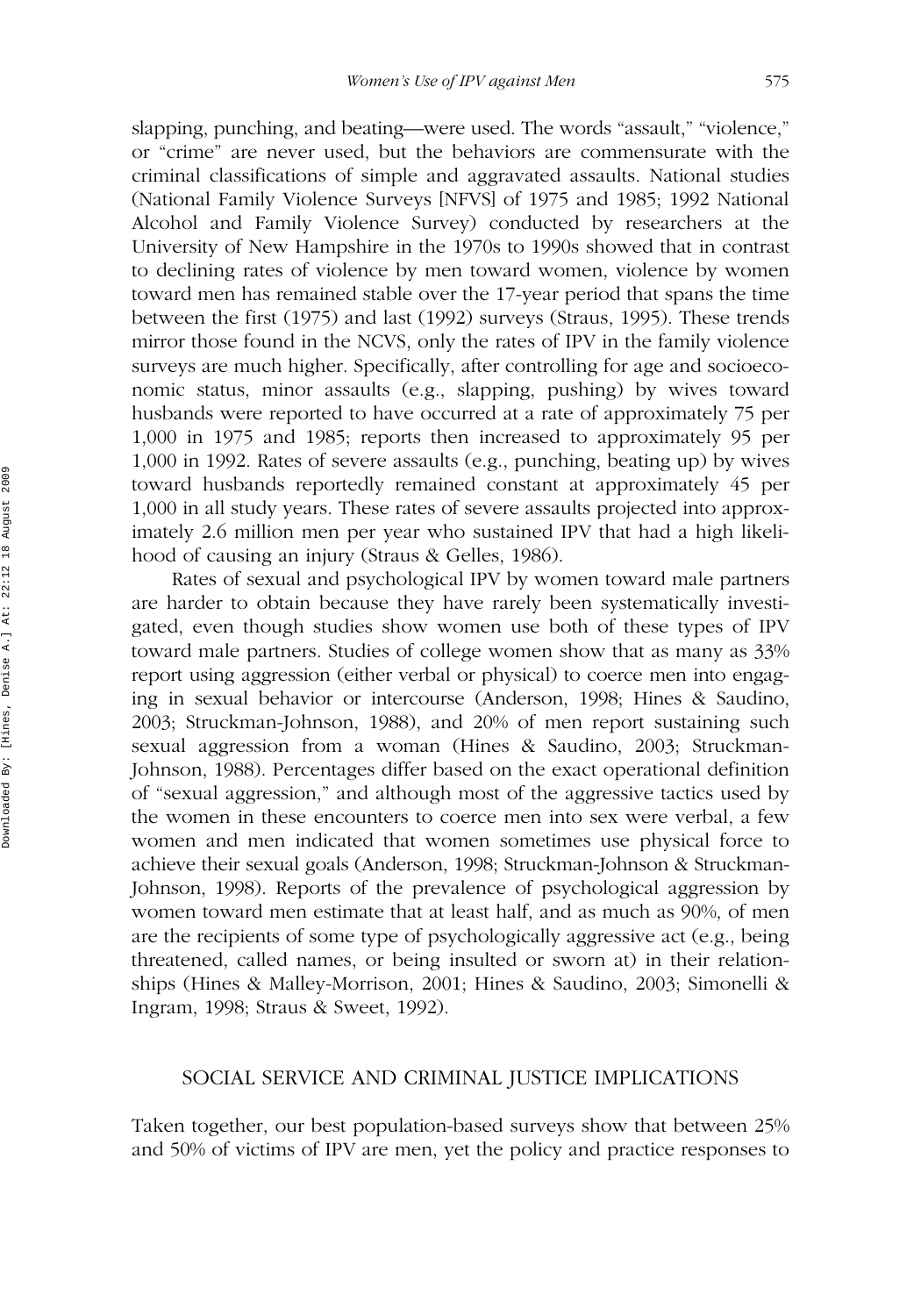IPV from the social service and criminal justice professions have been based on a response to patriarchy theory (Dutton & Corvo, 2006). In these arenas, patriarchal theorists assert that the sole cause of IPV is the gendered structure of society. Men have economic, political, social, and occupational power over women, a power structure that is reflected in heterosexual romantic and sexual relationships. To maintain their power in heterosexual relationships, men strategically use IPV and have been socialized to believe that IPV is justified to maintain their dominance (e.g., Dobash & Dobash, 1979; Hammer, 2003). This perspective dominates because feminist advocates were the leaders in enlightening the public, lawmakers, and scholars during the feminist movement of the 1970s to the problem of IPV against women, changing IPV laws and policies, and developing programs to help female victims of IPV and reform male batterers (see Straus, 2009).

The patriarchal theoretical framework is exemplified in the Duluth Model (Pence & Paymar, 1983), the long-standing and dominant model for treating IPV perpetrators, which stresses that battering is a calculated choice by men to exert their power and control over women. According to the Duluth Model, women do not and would not use IPV against men because IPV is an issue of power and control of which only men in a system of patriarchy are capable. Thus, women who use IPV face considerable barriers when seeking help within the current domestic-violence service system because it does not allow for their existence. The following quote exemplifies the experiences of some of these women: "[Now] he tries to understand my side of the argument. He talks to me rather than hits me. I still hit him, however. I would like to enroll in a class in anger management, but the [local] shelter for battered women does not help women with this problem" (Stacey, Hazlewood, & Shupe, 1994, p. 63).

The predominant criminal justice policy that has affected female perpetrators of IPV has been mandatory arrest policies, which mandate (or in some states, strongly encourage) police officers to make an arrest in any call involving IPV. These policies have led to an increase in women being arrested for IPV, particularly in "dual-arrest" situations—those that are seemingly mutually volatile and in which the police cannot determine whether one party is the perpetrator of assault, and therefore arrest both parties (Buzawa & Buzawa, 2003). Dual-arrest situations have allowed many researchers to investigate possible gender differences between male and female perpetrators of IPV, which could have implications for differential treatment programs. Arrest data from one midwestern city in 1997 (Melton & Belknap, 2003) showed the types of violence used by male versus female perpetrators. Male perpetrators seemed to engage in more severe violence than female perpetrators. For example, men were more likely to have used lethal and nonlethal threats; attempted to prevent their female partners from calling the police; and shoved, grabbed, dragged, pulled the hair of, physically restrained, or strangled their partners. Female perpetrators were more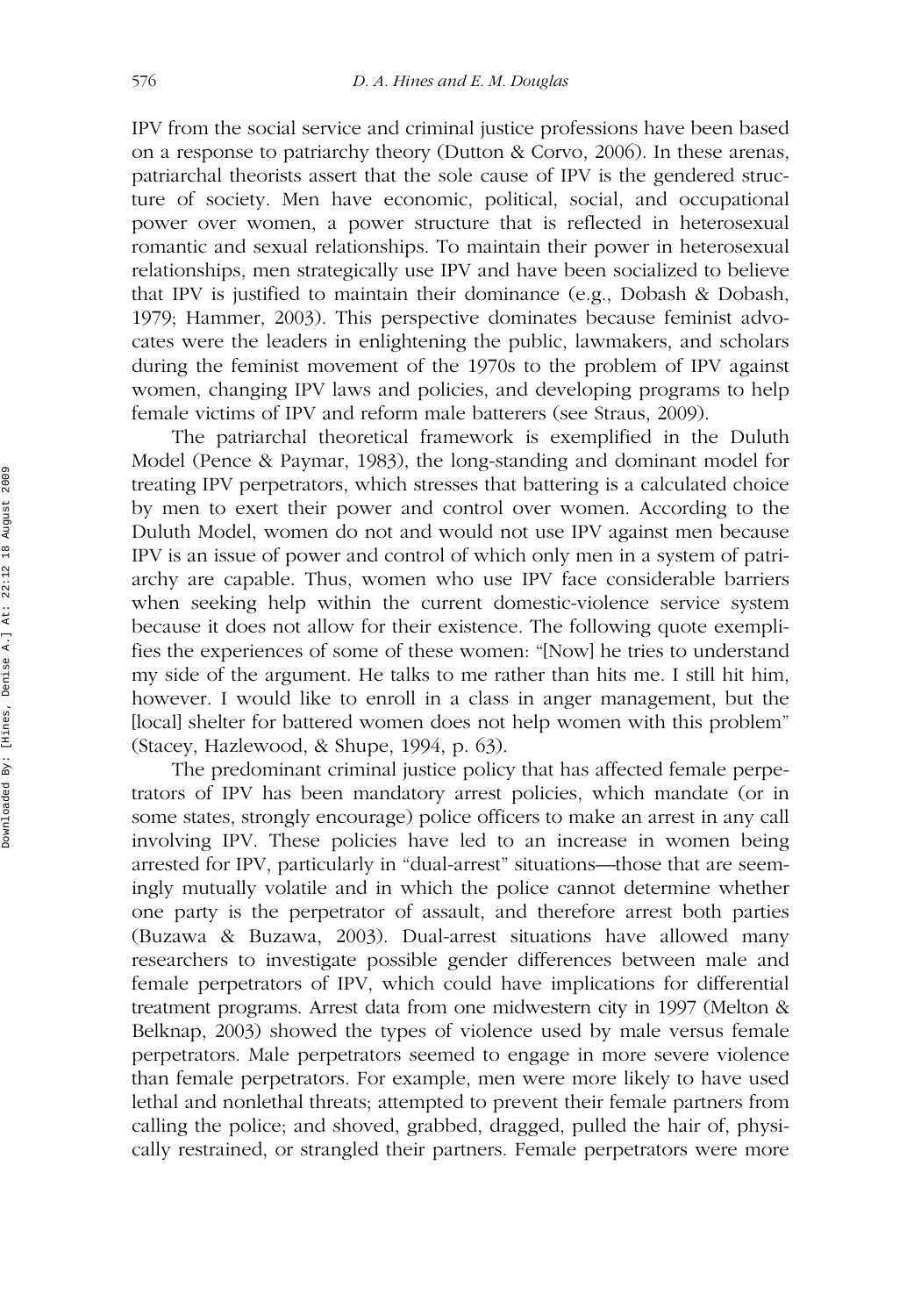likely than male perpetrators to have hit their male partners with an object, thrown an object at him, struck him with a vehicle, bit him, and used a weapon against him. There were no gender differences in whether the perpetrator slapped, punched, hit, knifed, or stabbed the victim, or in injury rates for cuts, abrasions, broken bones, or broken teeth.

A study of IPV offenders in Shelby County, Tennessee, from December 1997 and March 2001 found similar results for levels of violence, but also extended our knowledge by analyzing other perpetrator and victim data (Henning & Feder, 2004). Male perpetrators engaged in more serious violence—such as choking, forcing sexual activity, and threatening homicide—and engaged in such violence more frequently than female perpetrators, but female perpetrators were more likely to have used a weapon. Male perpetrators had a longer criminal history and more substance abuse problems. The authors found no gender differences in victim injury rates, frequency or severity of psychological abuse, suicidal threats, stalking behaviors, or juvenile arrest rates.

A final study investigated gender differences among 45 male and 45 female IPV primary perpetrators in North Carolina who were mandated to attend treatment as part of their probation (Busch & Rosenberg, 2004). This study showed that although men had a longer history of domestic violence offenses and other nonviolent criminal offenses than women, the majority of women did have criminal histories. There were no gender differences in the number of previous domestic violence arrests among perpetrators with a prior offense or in a history of violent crime outside the home. In addition, men used more violent acts in the arrest incident, but men and women were equally likely to use a severely violent act. There were no gender differences in the injury rates of the victims, but there were gender differences in the method used to inflict injury: women tended to use a weapon or object, whereas men tended to use their bodies alone, to injure their victims. Finally, there were no gender differences in substance abuse problems, the use of substances at the time of arrest, or the types of substances that the perpetrators abused.

Overall, these studies show that there may be some gender differences in the way men and women use IPV and in the events that precipitate their use of IPV. At the same time, these studies present information concerning documented instances of criminal-level IPV perpetration by women. This research demonstrates the importance of studying women who use IPV because the service needs for women may differ from those of men.

These studies also allude to the potential problems that men who sustain IPV from their female partners may face when encountering the social service and criminal justice systems as an IPV victim. Men who sustain IPV from their female partners face several potential internal and external barriers to seeking help from social services and the criminal justice system. For example, men, in general, are not likely to seek help for issues that society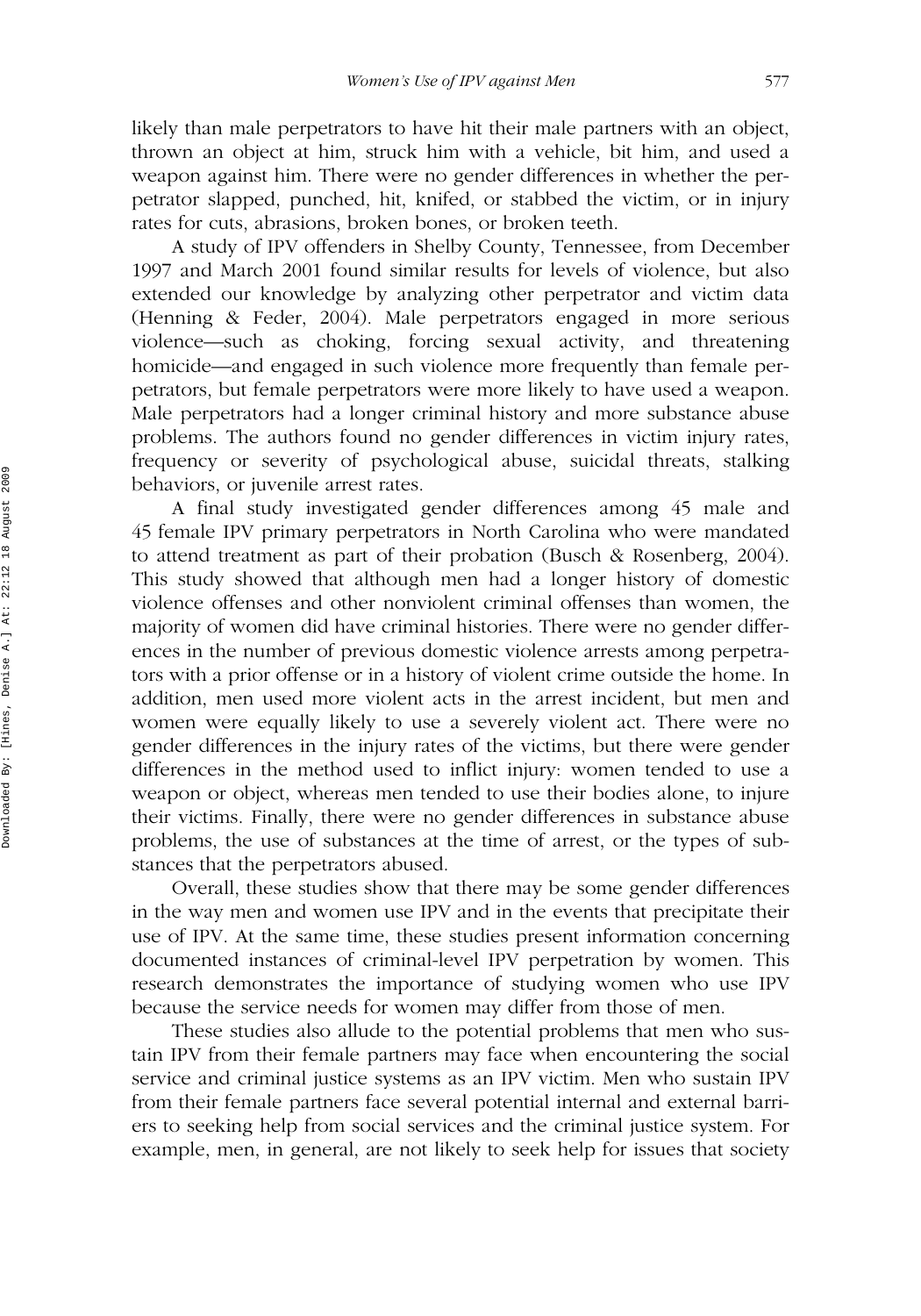deems nonnormative or for which society deems they should be able to handle themselves (Addis & Mihalik, 2003). Men who sustain IPV may not seek help because of fears that they will be ridiculed and experience shame and embarrassment (McNeely, Cook, & Torres, 2001).

If they do overcome these internal barriers, they may experience external barriers when contacting social services or the police. They may have trouble locating the few resources that are available specifically for male victims of IPV and may encounter resistance by those providing IPV services. For example, when calling domestic violence hotlines, men who sustained IPV have reported that hotline workers indicate that they only help women or infer that the men must be the actual abuser. Male helpseekers report that hotlines will sometimes refer them to batterers' programs. Some men have reported that when they call the police during an incident in which their female partners are violent, the police sometimes fail to respond or take a report. Other men report being ridiculed by the police or being incorrectly arrested and convicted as the violent perpetrator, even when there is no evidence of injury to the female partner (Cook, 1997; Hines, Brown, & Dunning, 2007; McNeely et al., 2001). There are also policies in some regions that discourage the arrest of women as the primary perpetrators of IPV. For example, in Massachusetts, instances involving male victims were five times less likely to end in an arrest than similar instances involving female victims. Furthermore, in some instances involving male victims, officers either made no arrest or arrested the male victims presuming that they were the primary aggressors (Buzawa & Hotaling, 2000).

Anecdotal studies, in which self-identified male victims described their experiences with the criminal justice system, provide some indication that within the judicial system, some men who sustained IPV may be treated unfairly because of their gender. Even with apparent corroborating evidence that their female partners were violent and that the help-seekers were not violent toward their partners or children, male help-seekers reported that they have lost custody of their children and have been falsely accused by their female partners of violence and of sexually abusing their children. Male help-seekers have reported that their complaints concerning their female partners' violence have not always been taken seriously, yet their partner's false accusations have reportedly been given serious weight during the judicial process (Cook, 1997). Other men have reported similar experiences in which their female partners misused the legal or social service systems to inappropriately block access between them and their children or to file false allegations with child welfare services (Hines et al., 2007). According to some experts, the burden of proof for IPV victimization is high for men because it falls outside of our common understanding of gender roles (Cook, 1997); this can make leaving a violent female partner that much more difficult. For example, many men who sustained IPV report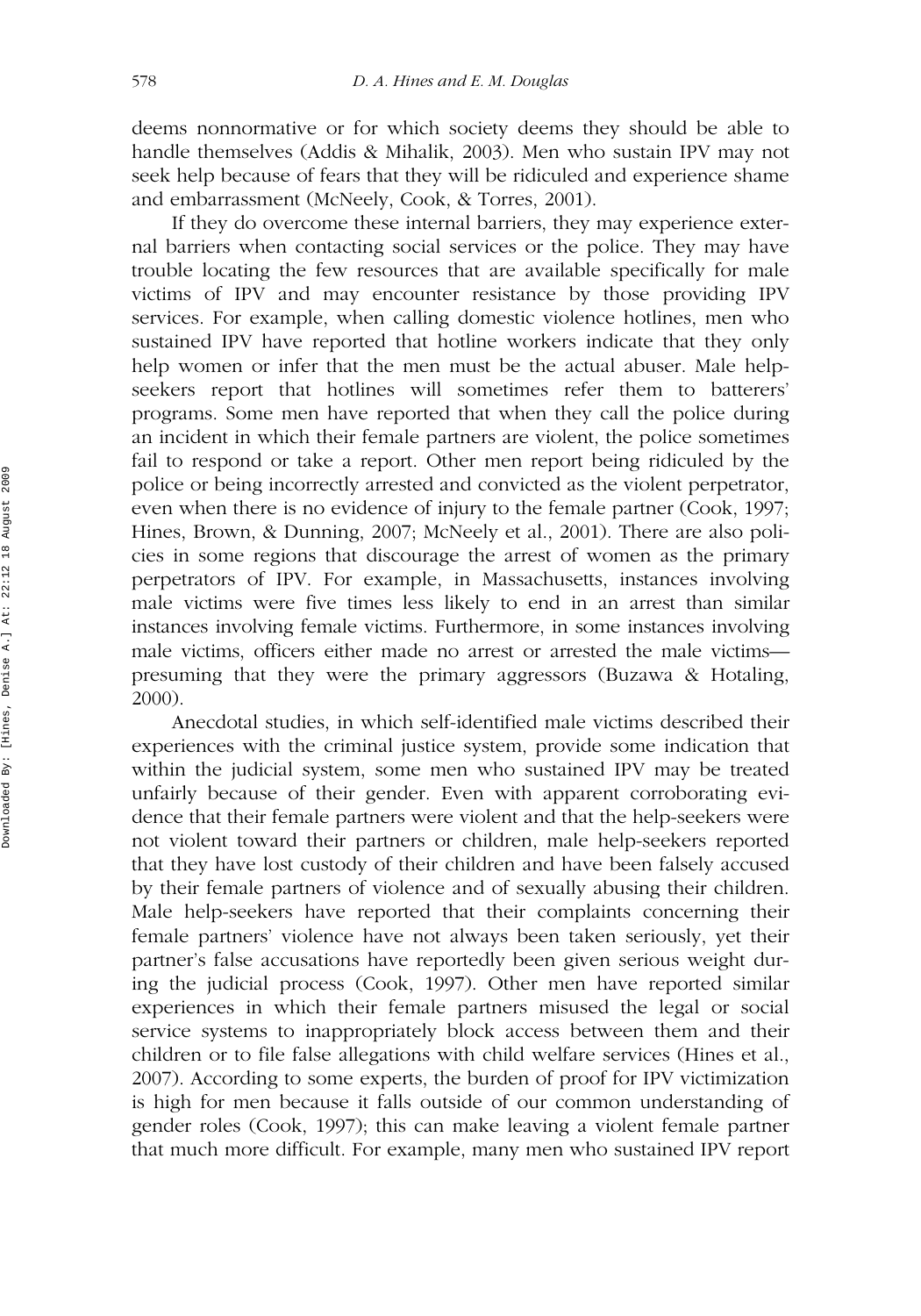that they stayed with their violent female partners in order to protect the children from their partner's violence. The men worried that if they left their violent wives, the legal system could still grant custody of the children to their wives and that perhaps even their custody rights would be blocked by their wives as a continuation of the controlling behaviors that their wives used during the marriage (McNeely et al., 2001).

# CONSEQUENCES TO MEN WHO SUSTAIN IPV

Most research concerning the outcomes and consequences for men who sustain IPV typically have been conducted on men in community- or population-based samples, thus, these results cannot necessarily be generalized to all men seeking help for IPV victimization. Furthermore, many of these studies compare the relative consequences of female versus male victims, and because the female victims tend to have worse outcomes, the problematic outcomes that men experience are typically glossed over. Nonetheless, these studies are useful for elucidating possible outcomes on men who sustain IPV. Overall, results have shown that many men are physically injured and sometimes even killed as a result of IPV (Mann, 1996; Stets & Straus, 1990). Emergency room doctors have reported treating many types of injuries to men who sustained IPV, including ax injuries, burns, injuries with fireplace pokers and bricks, and gunshot wounds (Duminy & Hudson, 1993; Krob, Johnson, & Jordan, 1986; McNeely et al., 2001). Reports of men being physically injured by their female partners are also evident in the literature on community samples of couples. For example, Cascardi and colleagues (1992) found that 2% of men who reported experiencing minor or severe IPV also reported suffering broken bones, broken teeth, and/or an injury to a sensory organ. Similarly, data from the 1985 NFVS showed that 1% of the men who reported being severely assaulted needed medical attention (Stets & Straus, 1990). Morse (1995) and Makepeace (1986) found higher rates of injury among men: between 10% and 20% of the men who sustained IPV reported some type of injury. These higher injury rates could be a function of the different measures of injuries among the studies and/or the different types of samples (e.g., Morse sampled younger adults, whereas Stets and Straus studied a U.S. population–based sample).

Research on the possible psychological outcomes on men who sustain physical IPV shows that many report experiencing anger, emotional hurt, shame, and fear as a result of IPV (Follingstad, Wright, Lloyd, & Sebastian, 1991; Morse, 1995). Studies also show that in comparison to men who have not experienced IPV, men who sustained IPV experienced greater levels of depression, stress, psychological distress, and psychosomatic symptoms (Cascardi et al., 1992; Simonelli & Ingram, 1998; Stets & Straus, 1990). Men who experienced psychological maltreatment from a partner have been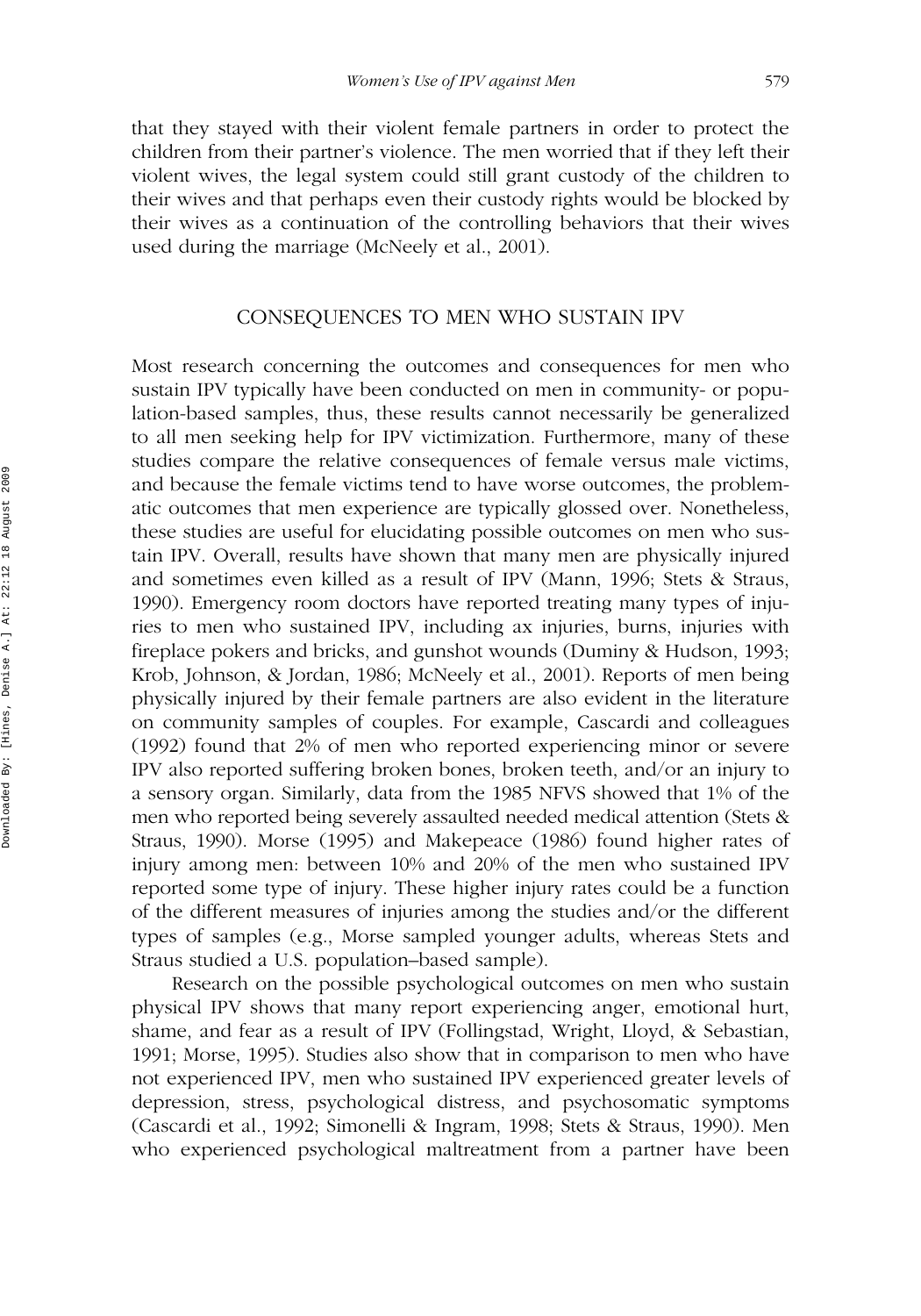shown to display depressive symptoms and psychological distress (Simonelli & Ingram, 1998; Vivian & Langhinrichsen-Rohling, 1994). Little work has been done on the mental health status of men who sustained sexual aggression from a female intimate partner, although preliminary research does indicate that the majority of these men are upset by these experiences (Struckman-Johnson & Struckman-Johnson, 1998).

The studies reviewed here are valuable in addressing possible outcomes of IPV toward men, but they are limited. For example, these studies focused primarily on internalizing symptoms, which women experience at two times the rate of men in the population as a whole. The studies did not examine more externalizing symptoms, such as alcoholism, which are more characteristic of how men respond to stressful events (Comer, 1992), and they did not assess symptoms of post-traumatic stress disorder (PTSD), which have been found in women who sustain IPV (Walker, 1993), as well as men who have been exposed to other types of traumatic events (Kulka et al., 1990). Also, none of the studies on mental health status were of men who sustained IPV and sought help; help-seeking men may experience more physical and psychological injuries than men in a community- or population-based sample, in the same way that samples of women who use shelters experience more injuries than women who sustain IPV in communityor population-based studies.

The experience of IPV is generally considered to be a traumatic event, and many men who sustain IPV and seek help view their IPV experiences as traumatic (Cook, 1997). People who experience traumatic events are at increased risk for a range of psychological disorders, such as those discussed above. However, more common types of traumatic responses include symptoms of PTSD and alcohol/substance abuse (American Psychiatric Association, 1994). PTSD is a psychiatric condition that can follow the experience of a traumatic incident, and its symptoms tend to cluster on three dimensions: persistent re-experiencing of the trauma, persistent avoidance of stimuli associated with the trauma, and persistent increased arousal (American Psychiatric Association, 1994). Severe and persistent symptoms are needed for one to be diagnosed with PTSD (Wakefield & Spitzer, 2002); however, many people who experience a traumatic event respond with at least some of the symptoms of PTSD. PTSD has consistently been found among women who experience IPV. For example, among battered women, about 30–60% evidence PTSD (Astin, Lawrence, & Foy, 1993; Cascardi, O'Leary, Lawrence, & Schlee, 1995; Gleason, 1993; Saunders, 1994). Moreover, increased symptoms are positively correlated with greater severity of IPV exposure, although even psychological or mild IPV can elicit PTSD symptoms (Astin et al., 1993; Housekamp & Foy, 1991; Kemp, Rawlings, & Green, 1991; Woods & Isenberg, 2001). Little work has been conducted on whether men could have similar mental health reactions. Preliminary work suggests that greater severity of IPV experiences among men is associated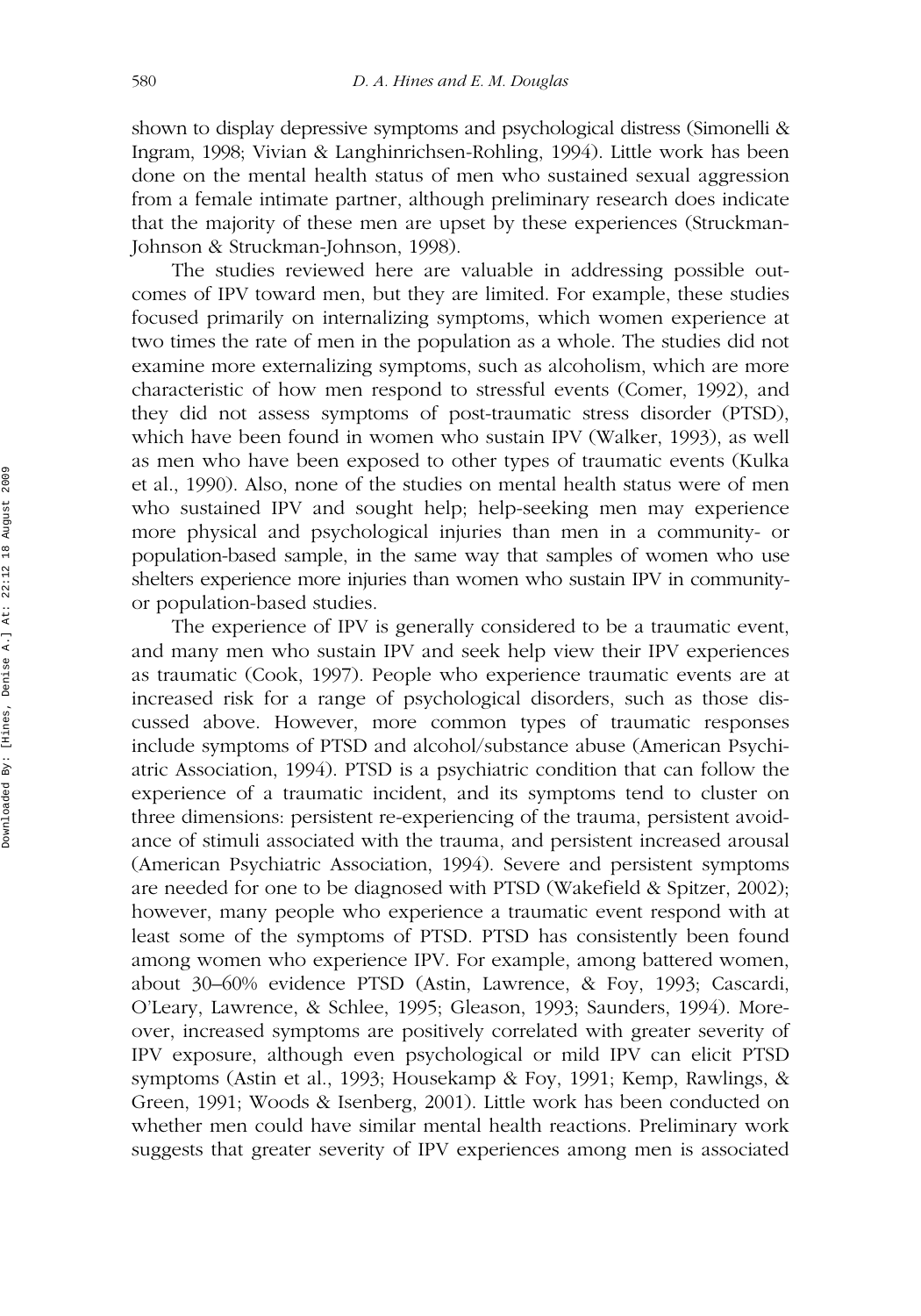with increased PTSD symptoms (Hines, 2007; Hines & Malley-Morrison, 2001); however, these studies used only university students in their subject pools. It is unknown whether this association would generalize to the larger population and/or to a population of men who sustain IPV and seek help. Moreover, research has not examined whether PTSD symptoms would be more severe among male help-seekers than among men sustaining IPV in the general population.

In addition, alcohol and substance abuse are common means of coping with the experience of a traumatic event. Stress-coping models of alcohol and substance use suggest that increases in the use of these substances may be associated with the psychological sequelae of a traumatic experience (Jacobsen, Southwick, & Kosten, 2001; Simons, Gaher, Jacobs, Meyer, & Johnson-Jimenez, 2005; Stewart, 1996). Indeed, research consistently shows that victims of abuse in both childhood and adulthood have higher rates of alcohol and substance abuse than nonvictims, and that the severity of abuse is related to the severity of trauma exposure (Stewart, 1996). Thus, the use of alcohol or other substances is a maladaptive mechanism for coping with the negative emotions associated with a traumatic event (Jacobsen et al., 2001). However, no studies to our knowledge have investigated the association between sustaining IPV and alcohol/substance abuse among men.

Not only are both PTSD and alcohol/substance abuse independent sequelae of traumatic exposure, but in both clinical and nonclinical samples, they are highly comorbid disorders that are functionally related (Chilcoat & Breslau, 1998; Jacobsen et al., 2001; Stewart, 1996; Stewart, Pihl, Conrod, & Dongier, 1998). Studies consistently have shown that alcohol and substance abuse are most often associated with the re-experiencing and hyperarousal symptoms of PTSD (Shipherd, Stafford, & Tanner, 2005; Stewart, 1996; Stewart et al., 1998). Although the functional relationship between PTSD and alcohol/substance abuse could follow one of many causal pathways, the dominant model in the field that receives the overwhelming majority of research support is the self-medication model (Chilcoat & Breslau, 1998; Jacobsen et al., 2001; Stewart, 1996; Stewart et al., 1998). In this model, alcohol and other substances seem to provide acutesymptom relief of PTSD. In particular, they seem to lessen the hyperarousal components and facilitate the forgetting of traumatic memories through their effects on the central nervous system (Chilcoat & Breslau, 1998; Jacobsen et al., 2001; Stewart, 1996; Stewart, Conrod, Pihl, & Dongier, 1999; Stewart et al., 1998). In other words, alcohol and other substances seem to be used in an effort to provide relief from the distressing symptoms of PTSD (Chilcoat & Breslau, 1998). Thus, PTSD seems to serve as a partial mediator for the association between the experience of a traumatic event and alcohol/substance abuse. Although studies indicate that many trauma victims will abuse alcohol and substances as a result of the trauma independent of PTSD symptoms, the more severe the trauma, the more likely both PTSD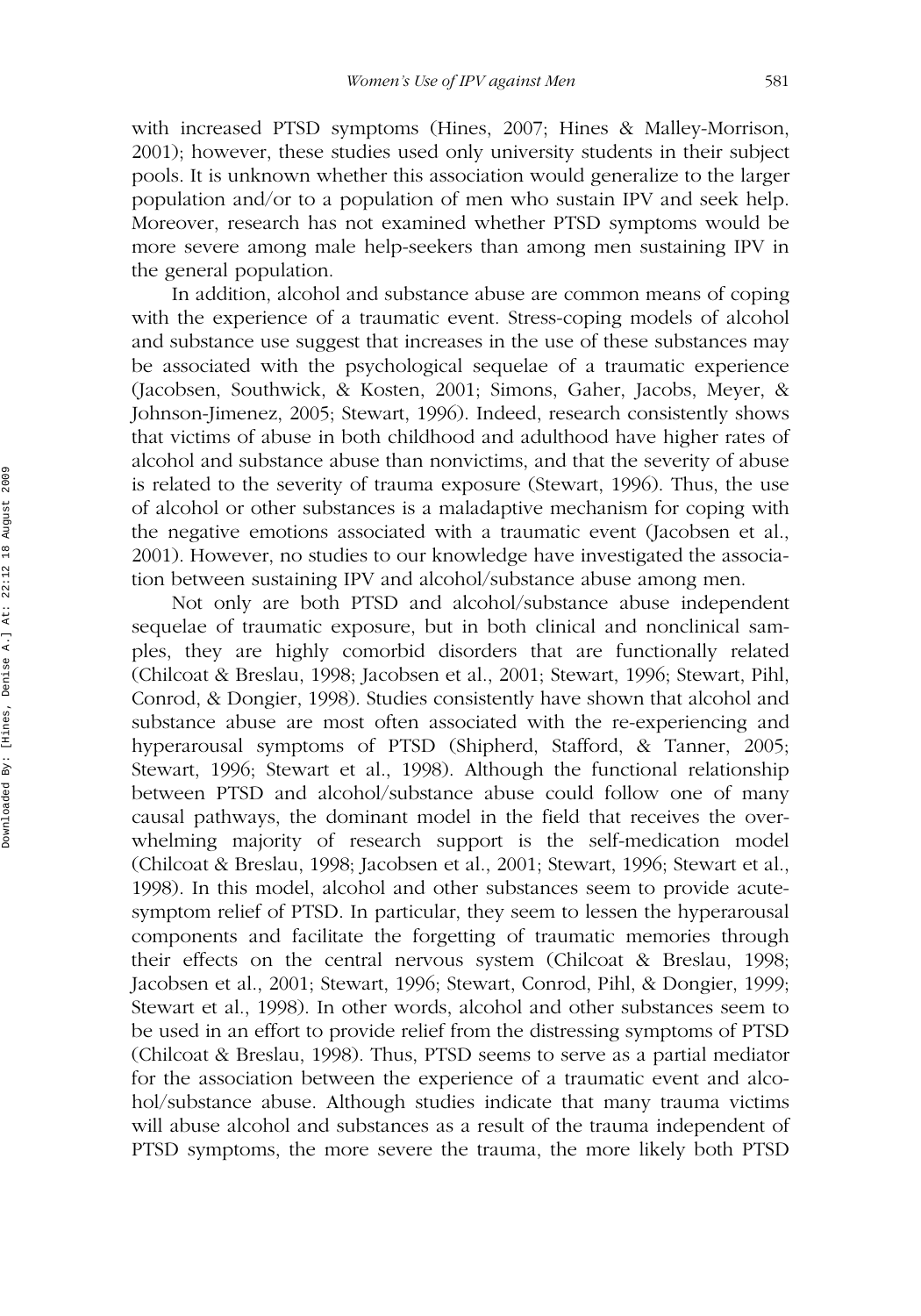and alcohol/substance abuse will develop (Kilpatrick & Resnick, 1993). However, no studies have investigated whether men who sustain IPV are at risk for PTSD and alcohol/substance abuse comorbidity, and if greater IPV severity is associated with PTSD–alcohol/substance abuse comorbidity.

# **CONCLUSION**

Overall, there is evidence that women use IPV against their male partners. The evidence also suggests that criminal justice and social service agencies are unsure of how to respond to or provide services to female perpetrators or male victims. Given the potentially serious physical and mental health consequences this can have, particularly for victims, there are compelling reasons why research in this area needs to move beyond the argument over who perpetrates more IPV and who suffers more as a consequence of IPV. As shown above, the majority of research thus far on men who sustain IPV makes these comparisons, and because the prevalence of male victimization may be lower and the injuries and mental health consequences to male victims may be less widespread or severe on average, the very severe consequences suffered by many men who sustain IPV have been largely overlooked. It is time that these men get the attention and services they need regardless of the prevalence of their experiences in comparison to others.

We are currently conducting a study on men who sustain IPV and seek help that is funded by the National Institute of Mental Health. Our goal is to move research in this field beyond arguments over who perpetrates the most IPV and who suffers most. We are concentrating on men who seek help for IPV issues so that we can better understand the dynamics of their relationships (e.g., the extent of physical, psychological, and sexual abuse by both the female and male partners; the details of their last physical argument; the extent to which alcohol and drug abuse are involved in arguments; and the extent to which children witness IPV); the physical injuries men sustain and the possible mental health issues men experience in these relationships, particularly PTSD symptoms and alcohol/substance abuse; and the help-seeking experiences of men who sustain IPV (e.g., the extent to which they find domestic violence helplines, domestic violence programs, and the police to be helpful or barriers in their quest to end the IPV in their relationships) and the potential mental health problems that may be related to or correlated with barriers to seeking help. Data collection was completed in early January 2009; we will begin to make preliminary results available on our study Web site and at national professional conferences (see http://www.clarku.edu/faculty/dhines). We are hopeful that this study will provide solid groundwork for future studies on women's IPV against male partners.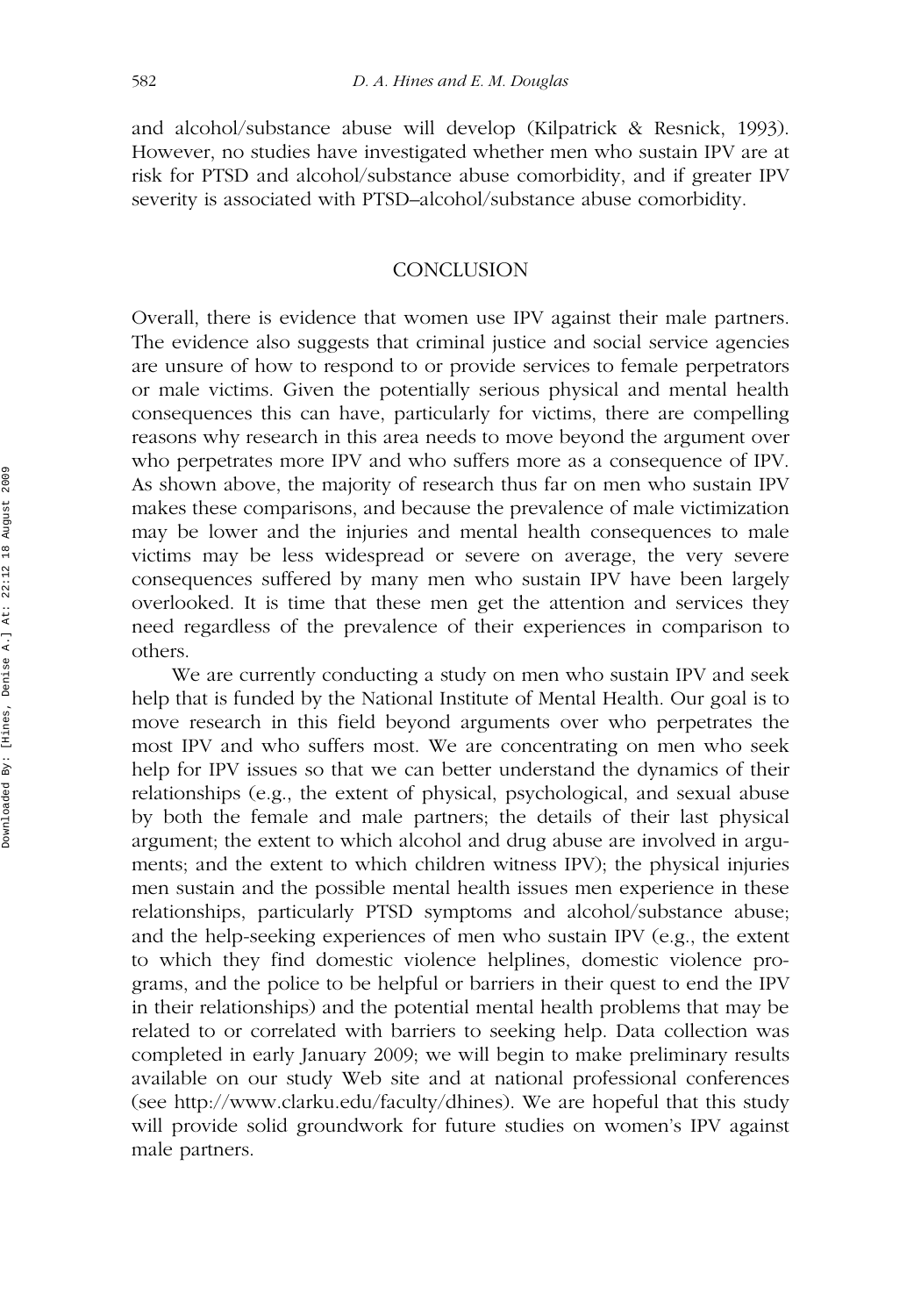# REFERENCES

- Addis, M. E., & Mihalik, J. R. (2003). Men, masculinity, and the contexts of help seeking. *American Psychologist*, *58*, 5–14.
- American Psychiatric Association. (1994). *Diagnostic and statistical manual of mental disorders* (4<sup>th</sup> ed.). Washington, DC: Author.
- Anderson, P. B. (1998). Women's motives for sexual initiation and aggression. In P. B. Anderson & C. Struckman-Johnson (Eds.), *Sexually aggressive women: Current perspectives and controversies* (pp. 79–93). New York: Guilford.
- Astin, B., Lawrence, K. J., & Foy, D. W. (1993). Posttraumatic stress disorder among battered women: Risk and resiliency factors. *Violence and Victims*, *8*, 17–28.
- Busch, A., & Rosenberg, M. (2004). Comparing women and men arrested for domestic violence: A preliminary report. *Journal of Family Violence*, *19*, 49–58.
- Buzawa, E. S., & Buzawa, C. G. (2003). *Domestic violence: The criminal justice response*. Thousand Oaks, CA: Sage.
- Buzawa, E. S., & Hotaling, G. (2000). *The police response to domestic violence calls for assistance in three Massachusetts towns: Final report*. Washington, DC: National Institute of Justice.
- Cascardi, M., Langhinrichsen, J., & Vivian, D. (1992). Marital aggression: Impact, injury, and health correlates for husbands and wives. *Archives of Internal Medicine*, *152*, 1178–1184.
- Cascardi, M., O'Leary, K. D., Lawrence, E. E., & Schlee, K. A. (1995). Characteristics of women physically abused by their spouses and who seek treatment regarding marital conflict. *Journal of Consulting and Clinical Psychology*, *63*, 616–623.
- Catalano, S. (2007). *Intimate partner violence in the United States* [Electronic Version]. Washington, DC: U.S. Department of Justice, Office of Justice Programs, Bureau of Justice Statistics. Retrieved October 1, 2007 from http:// www.ojp.usdoj.gov/bjs/intimate/ipv.htm.
- Chilcoat, H. D., & Breslau, N. (1998). Investigations of causal pathways between PTSD and drug use disorders. *Addictive Behaviors*, *23*(6), 827–840.
- Comer, R. J. (1992). *Abnormal psychology*. New York: Freeman.
- Cook, P. W. (1997). *Abused men: The hidden side of domestic violence*. Westport, CT: Praeger.
- Dobash, R. E., & Dobash, R. P. (1979). *Violence against wives: A case against the patriarchy*. New York: Free Press.
- Duminy, F. J., & Hudson, D. A. (1993). Assault inflicted by hot water. *Burns*, *19*, 426–428.
- Dutton, D. G., & Corvo, K. (2006). Transforming a flawed policy: A call to revive psychology and science in domestic violence research and practice. *Aggression and Violent Behavior*, *11*, 457–483.
- Follingstad, D. R., Wright, S., Lloyd, S., & Sebastian, J. A. (1991). Sex differences in motivations and effects in dating violence. *Family Relations*, *40*, 51–57.
- Gelles, R. J. (1974). *The violent home: A study of physical aggression between husbands and wives*. Beverly Hills, CA: Sage.
- Gleason, W. J. (1993). Mental disorders in battered women: An empirical study. *Violence and Victims*, *8*, 53–68.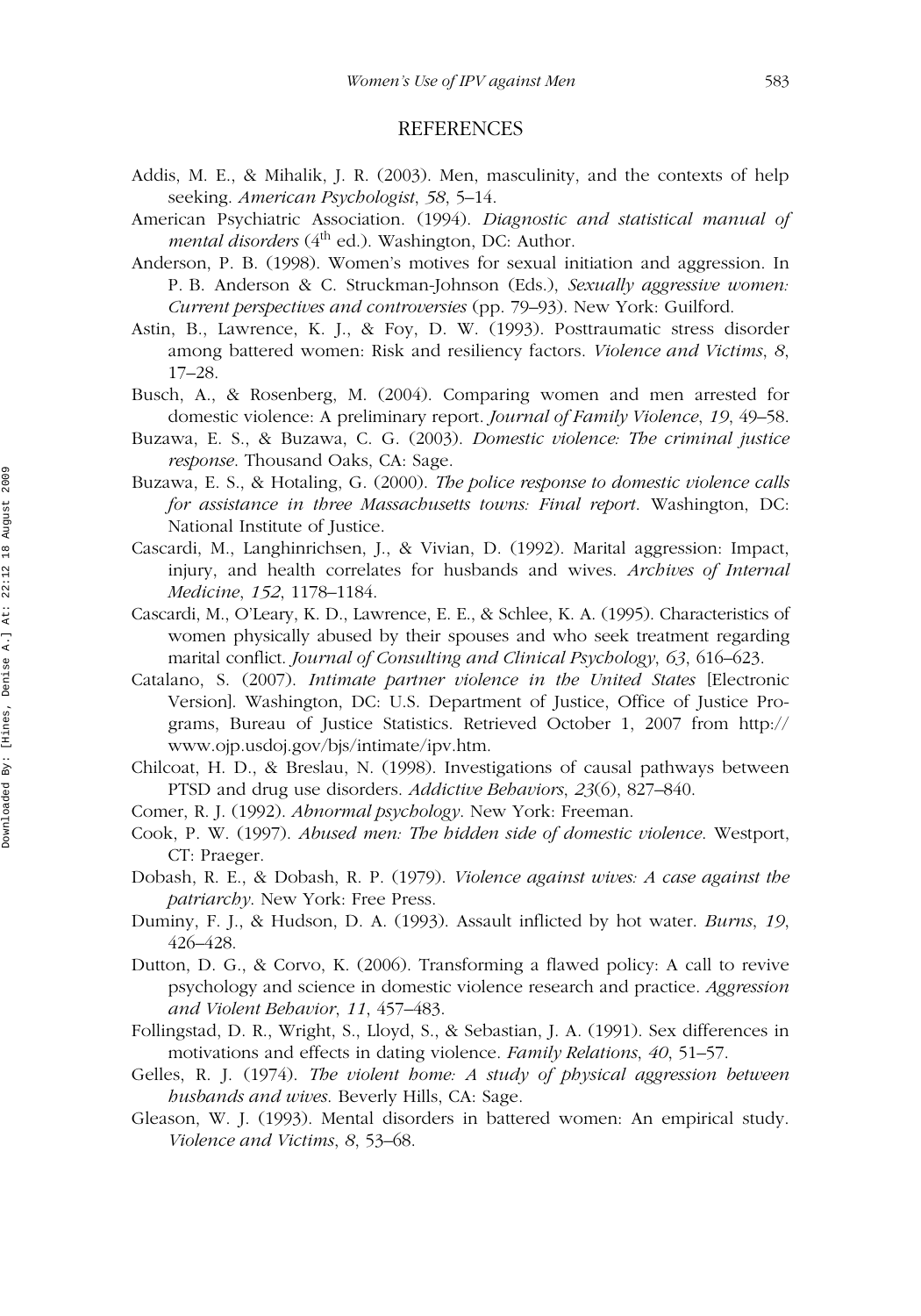- Hammer, R. (2003). Militarism and family terrorism: A critical feminist perspective. *The Review of Education, Pedagogy, and Cultural Studies*, *25*, 231–256.
- Henman, M. (1996). Domestic violence: Do men under report? *Forensic Update*, *47*, 3–8.
- Henning, K., & Feder, L. (2004). A comparison of men and women arrested for domestic violence: Who presents the greater threat? *Journal of Family Violence*, *19*(2), 69–80.
- Hines, D. A. (2007). Post-traumatic stress symptoms among men who sustain partner violence: A multi-national study of university students. *Psychology of Men and Masculinity*, *8*, 225–239.
- Hines, D. A., Brown, J., & Dunning, E. (2007). Characteristics of callers to the Domestic Abuse Helpline for Men. *Journal of Family Violence*, *22*, 63–72.
- Hines, D. A., & Malley-Morrison, K. (2001, August). *Effects of emotional abuse against men in intimate relationships*. Paper presented at the American Psychological Association's Annual Convention, San Francisco, CA.
- Hines, D. A., & Saudino, K. J. (2003). Gender differences in psychological, physical, and sexual aggression among college students using the Revised Conflict Tactics Scales. *Violence and Victims*, *18*, 197–218.
- Housekamp, B. M., & Foy, D. W. (1991). The assessment of posttraumatic stress disorder in battered women. *Journal of Interpersonal Violence*, *6*, 367–375.
- Jacobsen, L. K., Southwick, S. M., & Kosten, T. R. (2001). Substance use disorders in patients with posttraumatic stress disorder: A review of the literature. *American Journal of Psychiatry*, *158*(8), 1184–1190.
- Kemp, A., Rawlings, E. I., & Green, B. L. (1991). Post-traumatic stress disorder (PTSD) in battered women: A shelter sample. *Journal of Traumatic Stress*, *4*, 137–148.
- Kilpatrick, D. G., & Resnick, H. S. (1993). Posttraumatic stress disorder associated with exposure to criminal victimization in clinical and community populations. In J. R. T. Davidson & E. B. Foa (Eds.), *Posttraumatic stress disorder: DSM-IV and beyond* (pp. 113–143). Washington, DC: American Psychiatric Press.
- Krob, M. J., Johnson, A., & Jordan, M. H. (1986). Burned and battered adults. *Journal of Burn Care and Rehabilitation*, *7*, 529–531.
- Kulka, R. A., Schlenger, W. E., Fairbank, J. A., Hough, R. L., Jordan, B. K., Marmar, C. R., et al. (1990). *Trauma and the Vietnam War generation: Report of the findings from the National Vietnam Veterans Readjustment Study*. New York: Brunner/Mazel.
- Makepeace, J. M. (1986). Gender differences in courtship violence victimization. *Family Relations*, *35*, 383–388.
- Mann, C. R. (1996). *When women kill*. New York: State University of New York Press.
- McNeely, R. L., Cook, P. W., & Torres, J. B. (2001). Is domestic violence a gender issue, or a human issue? *Journal of Human Behavior in the Social Environment*, *4*, 227–251.
- Melton, H. C., & Belknap, J. (2003). He hits, she hits: Assessing gender differences and similarities in officially reported intimate partner violence. *Criminal Justice and Behavior*, *30*(3), 328–348.
- Mihalic, S. W., & Elliott, D. (1997). If violence is domestic, does it really count? *Journal of Family Violence*, *12*, 293–311.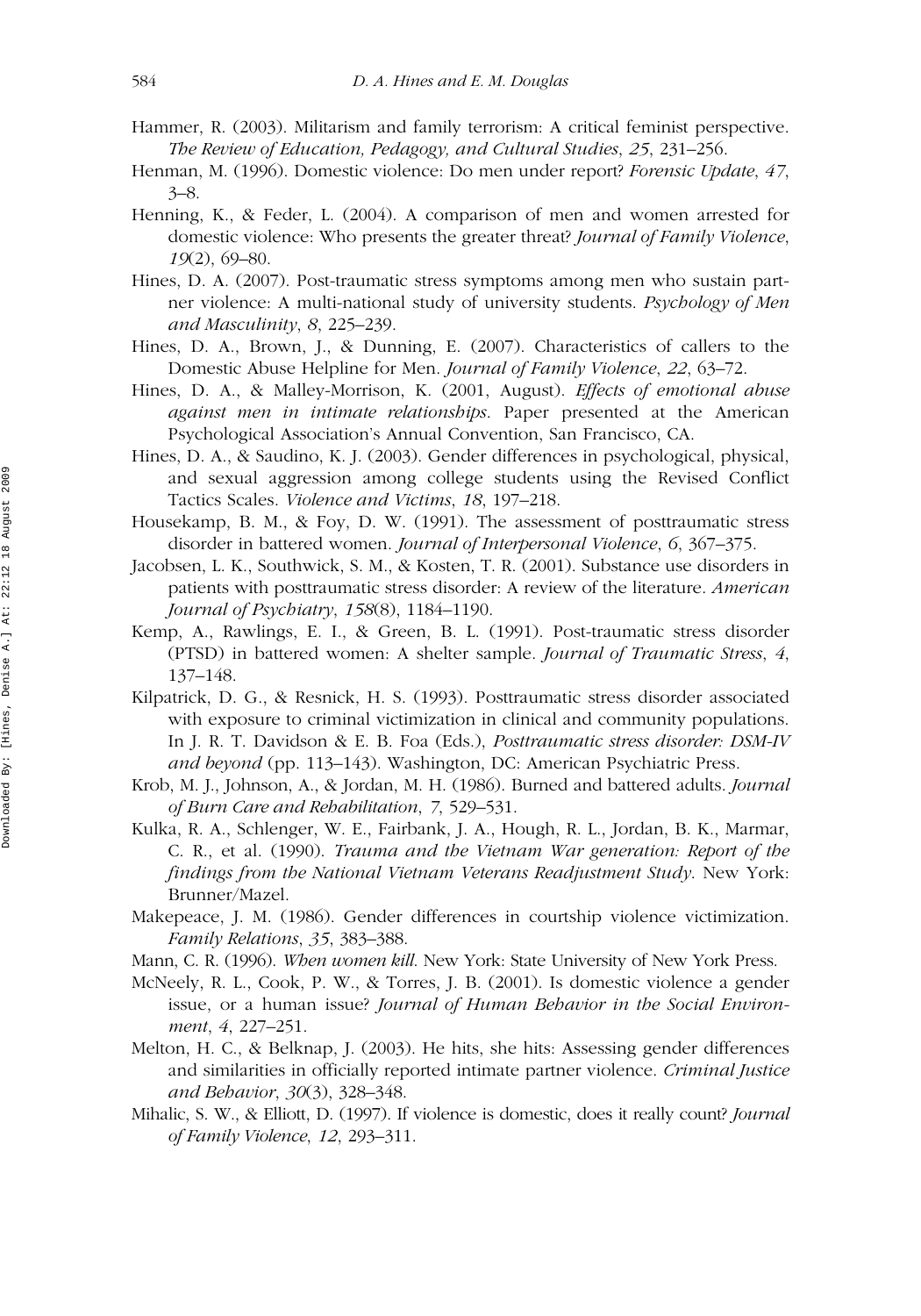- Morse, B. J. (1995). Beyond the Conflict Tactics Scales: Assessing gender differences in partner violence. *Violence and Victims*, *10*, 251–272.
- Pence, E., & Paymar, M. (1983). *Education groups for men who batter: The Duluth Model*. New York: Springer.
- Rennison, C. M. (2003). *Intimate partner violence, 1993–2001* (Special Report, NCJ 197838). Washington, DC: U.S. Department of Justice, Office of Justice Programs, Bureau of Justice Statistics.
- Saunders, D. G. (1994). Post-traumatic stress symptom profiles of battered women: A comparison of survivors in two settings. *Violence and Victims*, *9*, 31–44.
- Shipherd, J. C., Stafford, J., & Tanner, L. R. (2005). Predicting alcohol and drug abuse in Persian Gulf War veterans: What role do PTSD symptoms play? *Addictive Behaviors*, *30*, 595–599.
- Simonelli, C. J., & Ingram, K. M. (1998). Psychological distress among men experiencing physical and emotional abuse in heterosexual dating relationships. *Journal of Interpersonal Violence*, *13*, 667–681.
- Simons, J. S., Gaher, R. M., Jacobs, G. A., Meyer, D., & Johnson-Jimenez, E. (2005). Associations between alcohol use and PTSD symptoms among American Red Cross disaster relief workers responding to the 9/11/2001 attacks. *American Journal of Drug and Alcohol Abuse*, *31*, 385–304.
- Stacey, W. A., Hazlewood, L. R., & Shupe, A. (1994). *The violent couple*. Westport, CT: Praeger.
- Steinmetz, S. K. (1977). Wifebeating, husbandbeating: A comparison of the use of physical violence between spouses to resolve marital fights. In M. Roy (Ed.), *Battered women: A psychosociological study of domestic violence* (pp. 63–72). New York: Van Nostrand Reinhold Co., Inc.
- Stets, J. E., & Straus, M. A. (1990). Gender differences in reporting marital violence and its medical and psychological consequences. In M. A. Straus & R. J. Gelles (Eds.), *Physical violence in American families: Risk factors and adaptation to violence in 8,145 families* (pp. 151–166). New Brunswick, NJ: Transaction.
- Stewart, S. H. (1996). Alcohol abuse in individuals exposed to trauma: A critical review. *Psychological Bulletin*, *120*(1), 83–112.
- Stewart, S. H., Conrod, P. J., Pihl, R. O., & Dongier, M. (1999). Relations between posttraumatic stress syndrome dimensions and substance dependence in a community-recruited sample of substance-abusing women. *Psychology of Addictive Behaviors*, *13*, 78–88.
- Stewart, S. H., Pihl, R. O., Conrod, P. J., & Dongier, M. (1998). Functional associations among trauma, PTSD, and substance-related disorders. *Addictive Behaviors*, *23*(6), 797–812.
- Straus, M. A. (1995). Trends in cultural norms and rates of partner violence: An update to 1992. In National Council on Family Relations (Series Ed.) & S. Stith & M. A. Straus (Vol. Eds.), *Families in Focus, Vol. 2. Understanding partner violence: Prevalence, causes, consequences, and solutions* (pp. 30–33). Minneapolis, MN: National Council on Family Relations.
- Straus, M. A. (1999). The controversy over domestic violence by women: A methodological, theoretical, and sociology of science analysis. In X. B. Arriaga & S. Oskamp (Eds.), *Violence in intimate relationships* (pp. 17–44). Thousand Oaks, CA: Sage.